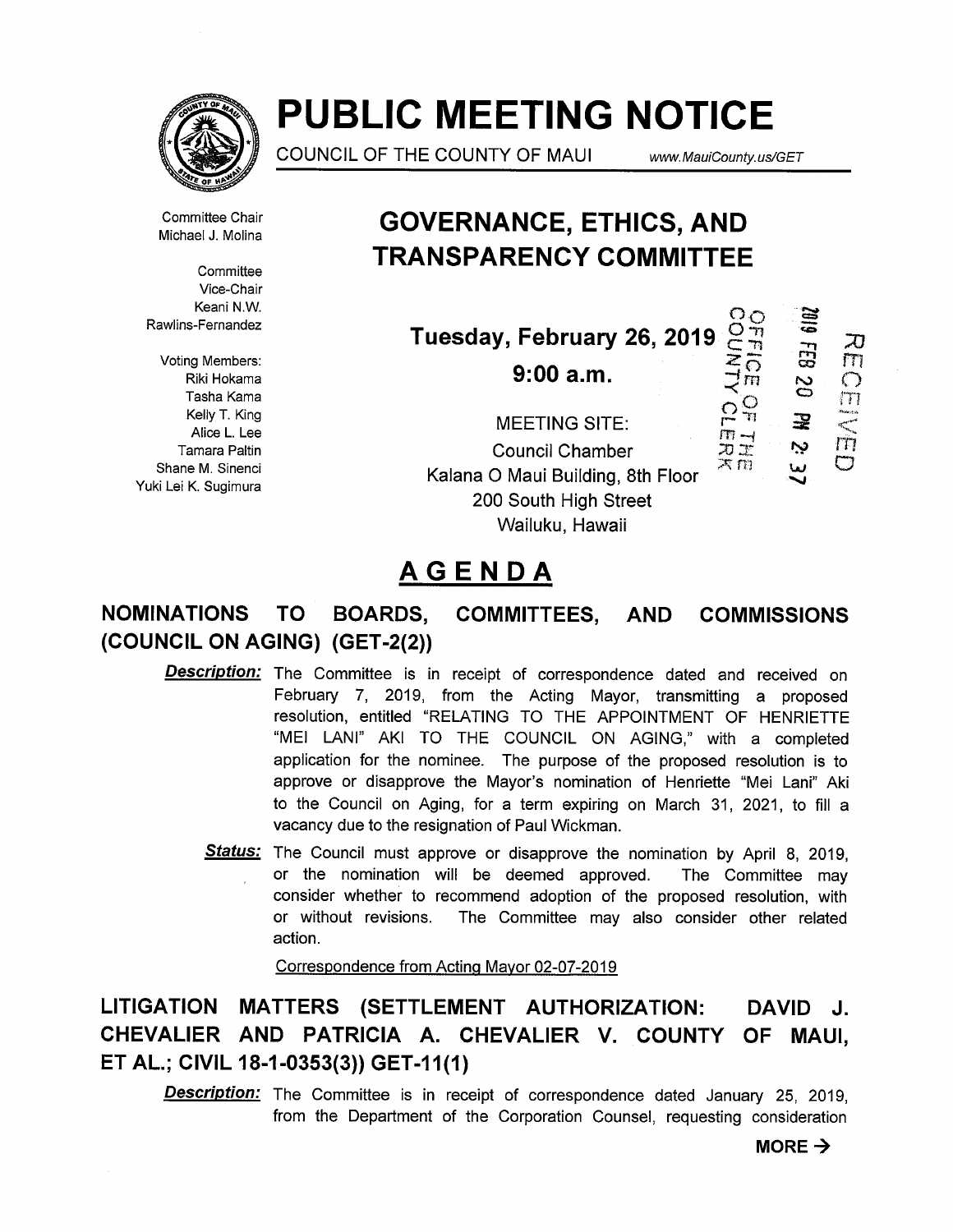of a proposed resolution, entitled "AUTHORIZING SETTLEMENT OF DAVID J. CHEVALIER AND PATRICIA A. CHEVALIER V. COUNTY OF MAUI, ET AL., CIVIL NO. 18-1-0353(3)," and transmitting a copy of the complaint. The purpose of the proposed resolution is to authorize settlement of the case. The complaint seeks declaratory and injunctive relief related to the administration of the Upcountry water meter priority list, the subdivision approval process, and the issuance of various permits.

- Status: The Committee may consider whether to recommend adoption of the proposed resolution, with or without revisions. The Committee may also consider the filing of the correspondence and other related action.
	- **Note:** With reference to this agenda item, one or more executive meetings are anticipated pursuant to Section 92-5(a)(4), Hawaii Revised Statutes, to consulta with legal counsel on questions and issues pertaining to the powers, duties, privileges, immunities, and liabilities of the County, the Council, and the Committee.

Correspondence from Corporation Counsel 01-25-2019

### PRE-BUDGET SESSION PRESENTATION (DEPARTMENT OF POLICE) (GET-18(1))

- Description: Pursuant to Rule 7(B) of the Rules of the Council, the Committee intends to receive a presentation from the Department of Police on the roles and responsibilities of the Department's programs (Administration, Investigative Services, Uniformed Patrol Services, and Technical and Support Services). The presentation will include a snapshot of the Department's budgetary requests for Fiscal Year 2020, to include vacancies, proposed equipment purchases, and priority capital improvement projects.
	- Status: The Committee may receive a presentation from the Department of Police and discuss related matters. No legislative action will be taken.

### PRE-BUDGET SESSION PREPARATION (DEPARTMENT OF LIQUOR CONTROL) (GET-18(2))

- **Description:** Pursuant to Rule 7(B) of the Rules of the Council, the Committee intends to receive a presentation from the Department of Liquor Control on the roles and responsibilities of the Department's Liquor Control Program. The presentation will include a snapshot of the Department's budgetary requests for Fiscal Year 2020, to include vacancies and proposed equipment purchases.
	- Status: The Committee may receive a presentation from the Department of Liquor Control and discuss related matters. No legislative action will be taken.